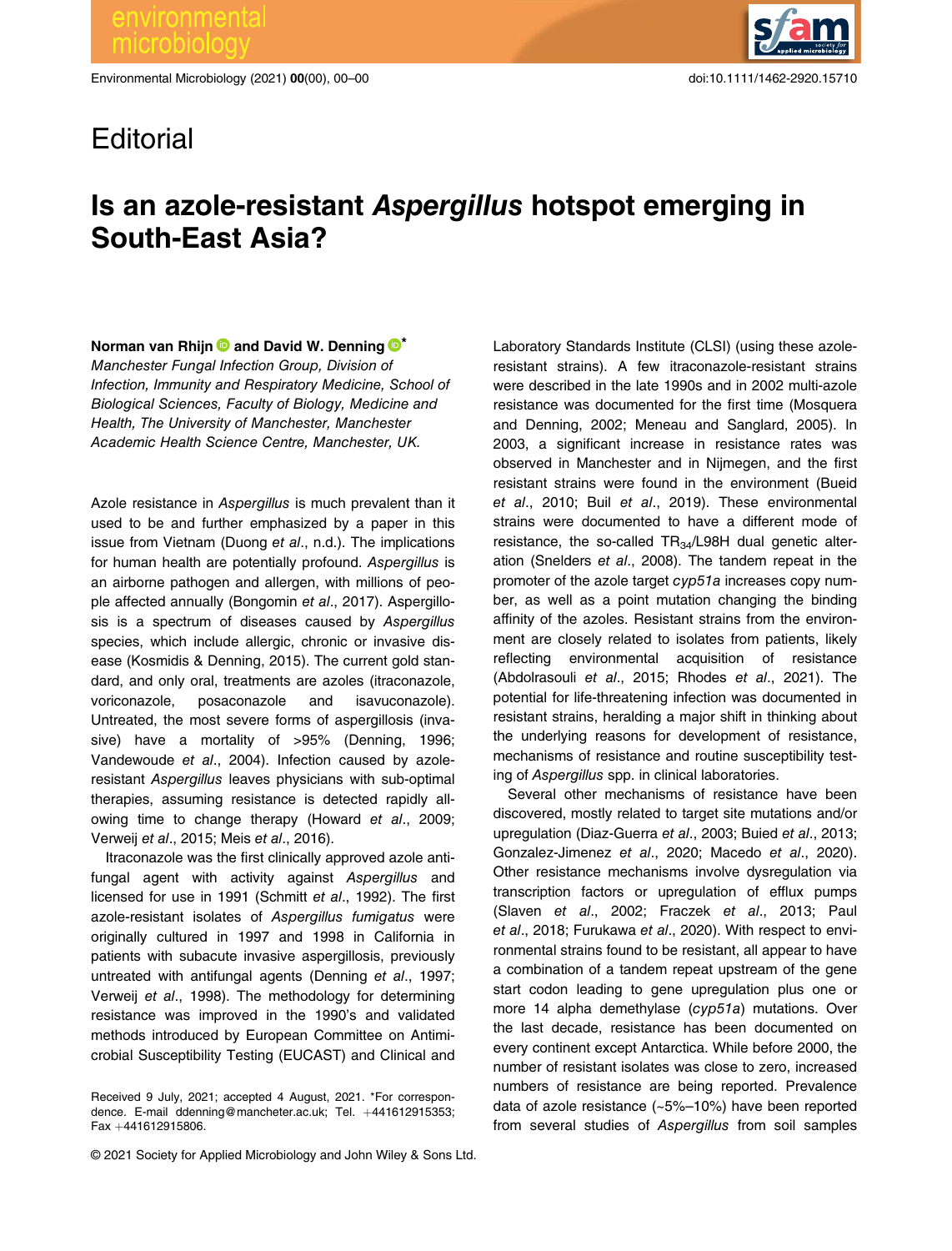across Europe, Africa, South America and Asia (Fraaije et al., 2020; Resendiz-Sharpe et al., 2021; Yerbanga et al., 2021). Azole resistance in the United States is becoming of great concern as over the last 20 years, azole usage in agriculture has increased fourfold (Wiederhold et al., 2016; Toda et al., 2021). Additionally, changes in climate may contribute to development of azole resistance and being exposed to Aspergillus (van Rhijn & Bromley, 2021).

In this issue of the journal, Tra-My Duong from the Oxford University Clinical Research Unit, Ho Chi Minh City document remarkably high rates of azole resistance in strains of Aspergillus fumigatus from South-East Vietnam (Duong et al., n.d.). They cultured 62 strains from the Mekong delta and 92% of A. fumigatus sensu stricto were itraconazole resistant, compared to 32% in A. fumigatus species complex, excluding sensu stricto. Most strains were also resistant to posaconazole, voriconazole and/or isavuconazole and most (64%) had a combination of tandem repeat and target site mutations, as in other part of the world, although surprisingly, 32% did not manifest any target site mutations. While no azoles were detected in soil from urban areas, resistant A. fumigatus could be isolated, reflecting spread of azole-resistant spores via the air.

This remarkably high resistance rate in A. fumigatus is mirrored in China – 60% in strawberry fields in Nanjing and Hangzhou (Chen et al., 2020) and 80% in greenhouses growing coriander, summer squash, peas, lettuce and fennel in Kunming (Zhou et al., 2021). In A. flavus strains from the Mekong Delta in Vietnam, 85% were azole resistant and especially linked to aquaculture, an association not previously identified (Duong et al., 2020). Prior to 2016 (in Zeijiang), only 3 of 76 (4.1%) were found to be resistant (Ren et al., 2017). Antifungal susceptibility testing in Aspergillus is not routinely done in this part of the world, so there are few data on the frequency of resistance in clinical isolates. Between August 2012 and July 2015 in Nanjing, 4 of 126 (3.2%) A. fumigatus strains were azole resistant (Zhang et al., 2017). But overall, the extent of the clinical problem with azole resistance is not clear. In several other countries, environmental strains with azole resistance are just as capable as causing allergic and invasive aspergillosis as susceptible strains, so there is no expectation of a 'loss of fitness' with resistant strains.

There is a much circumstantial evidence linking the agricultural use of several triazole fungicides (prochloraz, difenoconazole, propiconazole, hexaconazole and tebuconazole) with the emergence of azole resistance in A. fumigatus. In China, the increasing frequency of azole resistance was closely linked with increasing azole fungicide residues in soil (20% resistant isolates when more than 1000 ng/g fungicide was detected) (Cao et al., 2021). Azole fungicide pressure drives azole resistance in A. fumigatus. What is not clear is whether removal of that pressure reduces the azole-resistant population sufficiently to be effective. There is a major need to curtail as much as possible non-critical use of azole fungicides in agriculture to minimize azole resistance. This article emphasizes that the time to act is now.

## **References**

- Abdolrasouli, A., Rhodes, J., Beale, M.A., Hagen, F., Rogers, T. R., Chowdhary, A., et al. (2015) Genomic context of azole resistance mutations in Aspergillus fumigatus determined using whole-genome sequencing. MBio 6: e00536–e00515.
- Bongomin, F., Gago, S., Oladele, R., and Denning, D. (2017) Global and multi-national prevalence of fungal diseases — estimate precision. J Fungi 3: 57.
- Bueid, A., Howard, S.J., Moore, C.B., Richardson, M.D., Harrison, E., Bowyer, P., and Denning, D.W. (2010) Azole antifungal resistance in Aspergillus fumigatus: 2008 and 2009. J Antimicrob Chemother 65: 2116–2118.
- Buied, A., Moore, C.B., Denning, D.W., and Bowyer, P. (2013) High-level expression of cyp51B in azole-resistant clinical Aspergillus fumigatus isolates. J Antimicrob Chemother 68: 512–514.
- Buil, J.B., Snelders, E., Denardi, L.B., Melchers, W.J.G., and Verweij, P.E. (2019) Trends in azole resistance in Aspergillus fumigatus, The Netherlands, 1994–2016. Emerg Infect Dis 25: 176–178.
- Cao, D., Wang, F., Yu, S., Dong, S., Wu, R., Cui, N., et al. (2021) Prevalence of azole-resistant Aspergillus fumigatus is highly associated with azole fungicide residues in the fields. Environ Sci Technol 55: 3041–3049.
- Chen, Y., Dong, F., Zhao, J., Fan, H., Qin, C., Li, R., et al. (2020) High azole resistance in Aspergillus fumigatus isolates from strawberry fields, China, 2018. Emerg Infect Dis 26: 81–89.
- Denning, D.W. (1996) Therapeutic outcome in invasive aspergillosis. Clin Infect Dis 23: 608–615.
- Denning, D.W., Venkateswarlu, K., Oakley, K.L., Anderson, M.J., Manning, N.J., Stevens, D.A., et al. (1997) Itraconazole resistance in Aspergillus fumigatus. Antimicrob Agents Chemother 41: 1364–1368.
- Diaz-Guerra, T.M., Mellado, E., Cuenca-Estrella, M., and Rodriguez-Tudela, J.L. (2003) A point mutation in the 14αsterol demethylase gene cyp51A contributes to itraconazole resistance in Aspergillus fumigatus. Antimicrob Agents Chemother 47: 1120–1124.
- Duong, T.M.N., Nguyen, P.T., Le, T.V., Nguyen, H.L.P., Nguyen, B.N.T., Nguyen, B.P.T., et al. (2020) Drugresistant Aspergillus flavus is highly prevalent in the environment of Vietnam: a new challenge for the management of aspergillosis? J Fungi 6: 296.
- Duong, T.M.N., Van, L.T., Linh, T.H.K., Tuyen, N.P., and Phuong, N.T., et al., Unprecedented prevalence of azoleresistant Aspergillus fumigatus identified in the environment of Vietnam, with marked variability by land use type.
- Fraaije, B., Atkins, S., Hanley, S., Macdonald, A., and Lucas, J. (2020) The multi-fungicide resistance status of